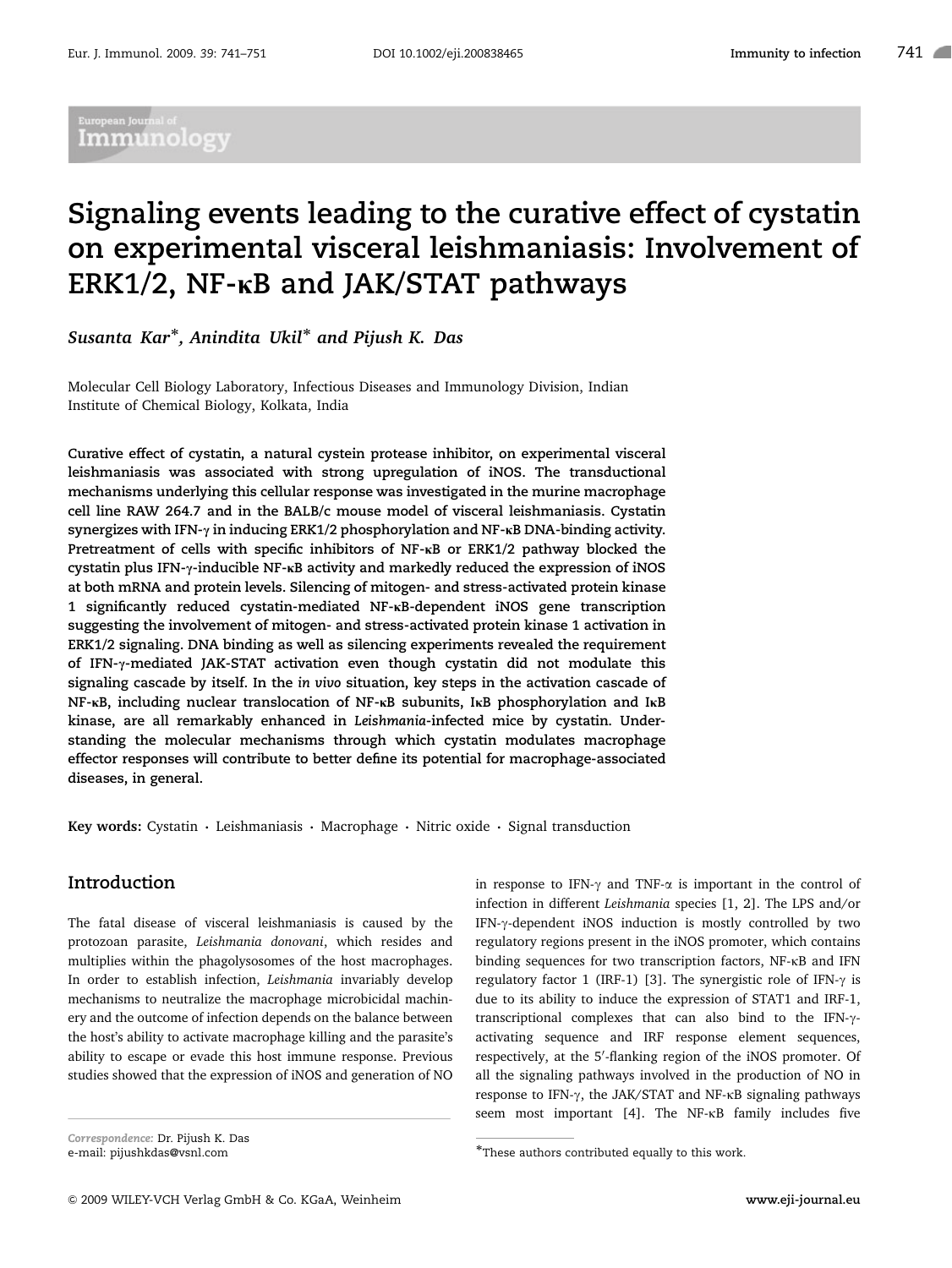members of which p50, p65 (Rel A) and c-Rel have been detected in macrophages. Homo- and hetero-dimers can form between any of the Rel proteins, giving rise to protein complexes with different DNA-binding sites and activities [5]. Most of the dimers, of which p50–p65 is probably the most common, are retained in the cytoplasm complexed with its inhibitory subunit IkBa. Agonist stimulation promotes serine phosphorylation of IkBa, which triggers its proteasomal degradation and subsequent activation of NF-kB. MAPK signaling pathways have been identified as the upstream kinases that induce NF-kB activation through the phosphorylation of its inhibitor, IKB $\alpha$  [6]. The pathway mainly consists of three subfamilies, ERK, JNK and p38 MAPK. These kinases are activated by conserved upstream protein kinase signaling modules, MEK, which activate the MAPK by dual phosphorylation on threonine and tyrosine residues within a Thr-Xaa-Tyr motif located in the protein kinase subdomain VIII. ERK are activated predominantly by growth factors or phorbol esters [7], but activation by TNF or IL-1 has also been documented [8, 9]. Once activated, ERK phosphorylate a number of cellular substrates that can trigger diverse signal cascades, and accumulating evidences suggest a significant role of ERK in the regulation of inducible NO generation in macrophage via NF-kB-dependent pathways [10, 11]. Leishmania-induced macrophage deactivation may be linked to dephosphorylation of ERK1/2 by protein tyrosine phosphatases, which in turn might facilitate the parasites' infection and propagation within the cell [12, 13].

One promising strategy to develop antileishmanial drugs has been to target the parasite's cysteine proteases (CP) [14, 15]. CP of Leishmania have been shown to be important for growth, differentiation, replication and infectivity [15, 16], and play crucial roles in host–parasite interactions [15]. Knockout studies in Leishmania have established these enzymes not only as virulence factors but also as modulators of host immune responses [16]. The ability to genetically manipulate Leishmania has opened up new avenues for studying CP structure and function in the host–parasite interaction. Our previous work has demonstrated that cystatin, a natural CP inhibitor, can synergize with IFN- $\gamma$  in inducing favorable cytokine responses and generation of NO for effective treatment of experimental visceral leishmaniasis [17], and this effect is unrelated to its inhibition of CP activity [18, 19]. One of the mechanisms that operates in such synergism may be attributed to the level of transcription of the target genes and in the present study we set out to explore the possible signaling mechanisms and the transcription factors involved in cystatin plus IFN- $\gamma$ -mediated iNOS induction in macrophage culture as well as in animal model of visceral leishmaniasis.

## Results

## Therapeutic effects of cystatin through the upregulation of NO

Our earlier studies demonstrated that cystatin could upregulate NO in peritoneal macrophages along with IFN- $\gamma$  (100 U/mL) in a concentration-dependent manner with an optimal effect at 0.5  $\mu$ M. Although IFN- $\gamma$  was required for cystatin to induce NO production in peritoneal macrophages (Fig. 1A), in an in vivo situation, IFN- $\gamma$  was not a prerequisite. Thus, peritoneal macrophages isolated from BALB/c mice given i.v. injections of cystatin produced significantly higher levels of  $NO_2^-$  (15.02  $\pm$  1.43 nmol/ 10<sup>6</sup> cells) than those from mice that did not receive cystatin  $(1.89 \pm 0.21 \text{ nmol}/10^6 \text{ cells})$  (Fig. 1B). Moreover, macrophages isolated from mice given combined regimen of cystatin plus IFN-g produced much higher levels of  $NO_2^-$  (24.56  $\pm$  2.62 nmol/10<sup>6</sup> cells) (Fig. 1B) compared with their in vitro counterparts  $(12.78 \pm 1.18 \text{ nmol}/10^6 \text{ cells})$  (Fig. 1A). The increase in NO production was paralleled by an increase in the antileishmanial activity of these cells (Fig. 1A and B). Almost complete reversal of NO stimulation as well as antileishmanial effect was observed upon addition of N<sup>G</sup>-monomethyl-L-arginine (NMMA), a specific NOS inhibitor, suggesting the involvement of NO in cystatinmediated antileishmanial activity. The in vitro as well as ex vivo effects of cystatin on NO production were also reflected in the iNOS mRNA expression analyzed by RT-PCR (Fig. 1C and D). Preincubation of cystatin with polymyxin B, an LPS inhibitor, did not alter NO production suggesting that the upregulation of NO by cystatin is not due to LPS contamination (Fig. 1A). In a mouse model of visceral leishmaniasis, the administration of cystatin at a dose of 20 mg/kg/day for 4 consecutive days beginning 15 days after infection could cause a substantial suppression of parasite burden (log<sub>10</sub> Leishman–Donovan units (LDU) of  $1.06 \pm 0.13$ compared with  $2.53\pm0.11$  for the untreated controls for spleen and  $log_{10}$ LDU of  $1.20 \pm 0.14$  compared with  $3.79 \pm 0.18$  for the untreated controls for liver,  $p<0.001$ ). However, when a suboptimal dose of IFN- $\gamma$  (5  $\times$  10<sup>5</sup> U/kg/day) was coadministered with cystatin, a much more pronounced effect (complete suppression of spleen and liver parasite burden) was obtained at a much lower dose of cystatin of 5 mg/kg/day (Fig. 1E). A protective immunity for cystatin therapy was indicated by reinfection of animals after 45 days, which resulted in only a slight and transient increase in organ parasite burdens (Fig. 1F). The introduction of NMMA (50 mM), 1 wk after reinfection resulted in reversal of parasite suppressive effect suggesting the involvement of NO in cystatin-mediated antileishmanial activity. The infection was under control again after NMMA was withdrawn (Fig. 1F). To evaluate the type of immune response in infected mice after cystatin treatment, mRNA transcription levels for TNF- $\alpha$ , IFN- $\gamma$  and IL-12 were determined on isolated spleen cells every 15 days after infection. There were very low levels of all the cytokines in infected mice, which were significantly increased after cystatin treatment (Fig. 1G and H). iNOS was also found to be upregulated in infected cystatintreated cells at both mRNA and protein levels (Fig 1I and J). The role of Th1 cytokines in iNOS regulation was also assessed by applying various anticytokine antibodies along with cystatin. Anti-IFN- $\gamma$ , anti-TNF- $\alpha$ , and anti-IL-12 greatly reduced cystatinmediated splenocyte iNOS induction at both mRNA and protein levels (Fig 1I and J). Control antibodies had no effect suggesting the cooperation of other immune effector cells.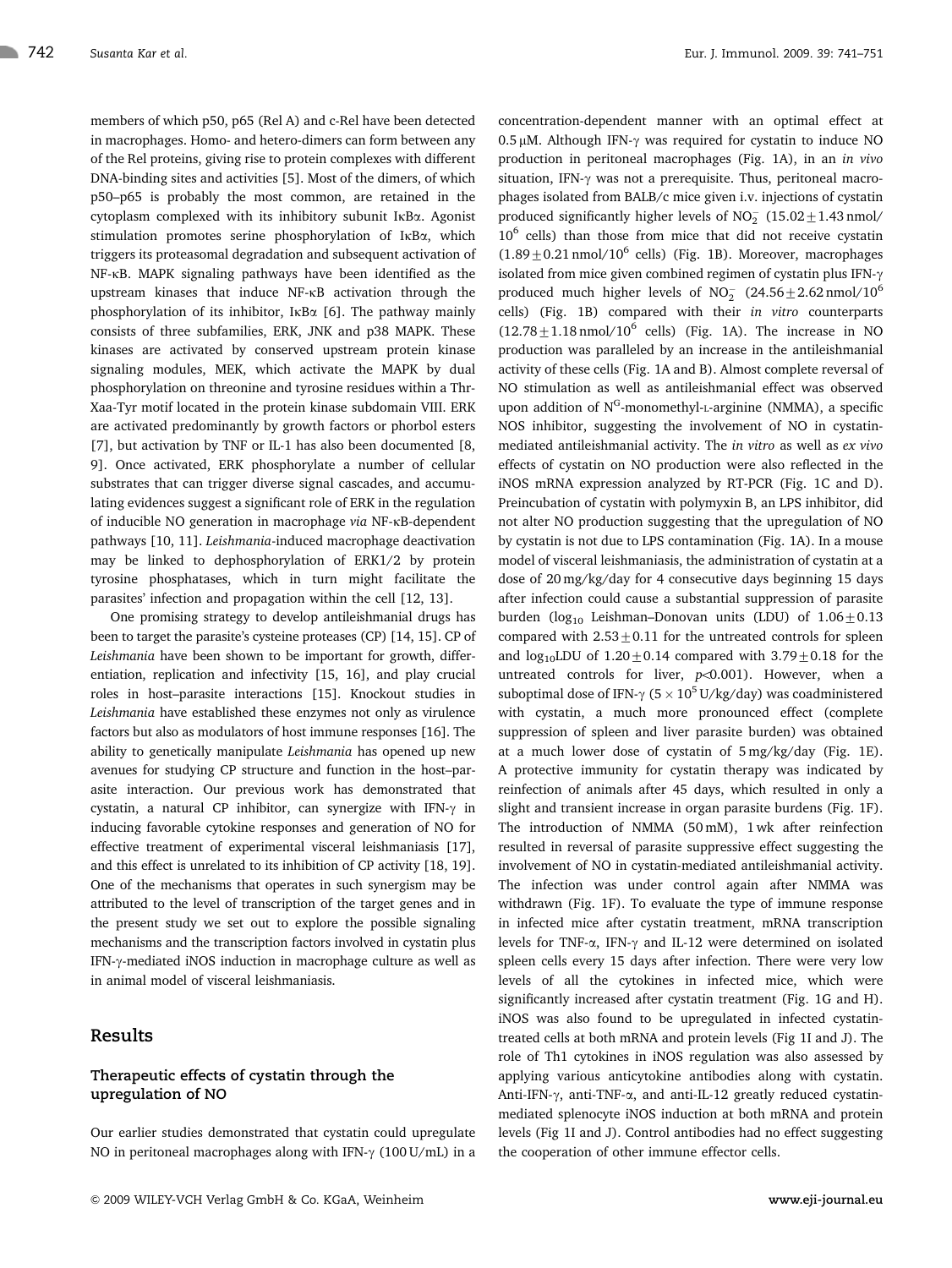

Figure 1. Antileishmanial activity of cystatin mediated by NO. NO $_2^-$  production of (blank bar) and intracellular parasite suppression by (hatched bar) mouse peritoneal macrophages. (A) L. donovani-infected macrophages were incubated for 24 h with cystatin (0.5 µM), IFN- $\gamma$  (100 U/mL), IFN- $\gamma$ plus cystatin ±NMMA (2.5 µM) or polymyxin B preincubation (10 U/mL for 2 h). Intracellular parasite number was determined by Giemsa staining. (B) Peritoneal macrophages were isolated from mice treated with cystatin (5 mg/kg/day) or IFN- $\gamma$  (5 × 10<sup>5</sup> U/kg/day) or both for 4 consecutive days, 10 h after the last injection and then infected with L. donovani. NMMA (5 mM) was coinjected with cystatin and was also present in the culture medium of macrophages. (C and D) iNOS expression from macrophages as described above was determined by RT-PCR of its mRNA transcript (n = 4). (E) In vivo antileishmanial activity of cystatin plus IFN- $\gamma$ . Cystatin (0.1–10 mg/kg/day) along with IFN- $\gamma$  (5  $\times$  10<sup>5</sup> U/kg/day) was given i.v. daily for 4 consecutive days after 15 days of infection. The parasite burden in liver  $(\bullet)$  and spleen ( $\circ$ ) were then determined at 45 days after infection. (F) Cystatin plus IFN- $\gamma$ -treated and completely cured mice were reinfected 45 days after primary infection (liver ( $\triangle$ ), spleen ( $\blacktriangle$ )). As control, a set of naïve, age-matched mice was also infected (liver (·), spleen (○)). In one group of cured mice, NMMA (50 mM) was given in drinking water 1 wk after reinfection for 2 wk (liver ( $\Box$ ), spleen ( $\blacksquare$ )). Results are from three experiments and indicate the mean $\pm$ SD for five to seven mice at each time point. Time-course pattern of the mRNA expression of IFN- $\gamma$ , IL-12 and TNF- $\alpha$  in the splenocytes of infected (G) and cystatin (5 mg/kg/day)-treated mice (H)  $(n = 3)$ . iNOS expression by RT-PCR (I) and Western blot (J) in splenocytes of L. donovani-infected mice treated with cystatin (5 mg/kg/day) along with various anticytokine mAb and control mouse IgG (200 µg/mouse) (n = 3).  $\beta$ -actin was used as internal control. Band intensities quantified by densitometry are shown as bar graphs on the right-hand side of each panel.

## Involvement of MAPK pathways in cystatin plus IFN- $\gamma$ -mediated NO generation

In order to identify the signal transduction mechanisms underlying this cellular response, we examined the induction of MAPK, which are known to play an important role in iNOS and proinflammatory cytokine regulation in response to various stimuli. Activation of all three MAPK was examined by their phosphorylation in RAW 264.7 macrophages stimulated with cystatin (0.5  $\mu$ M) plus IFN- $\gamma$  (100 U/mL) for 4 h. Marked induction was observed in case of phosphorylation of ERK1/2 with very little induction for p38 and no induction for p46 and p54 JNK (Fig. 2A). Preincubation of cells for 1 h before cystatin stimulation with specific ERK1/2 inhibitors, PD98059 and apigenin resulted in dose-dependent reduction of iNOS mRNA and protein expression with a maximum reduction of  $\sim 80\%$  at the highest concentration (40  $\mu$ M) of inhibitors (Fig. 2B). Kinetic analysis (0–8 h) following stimulation with cystatin plus IFN- $\gamma$ revealed time-dependent phosphorylation of ERK1/2 in both normal and infected macrophages with lesser induction and slower kinetics in infected cells (Fig. 2C). The maximum induction of phosphorylation of ERK1/2 was observed at 4h in normal macrophages and at 8 h in infected macrophages. These

results suggest that the ERK1/2 pathway is activated in response to cystatin plus IFN- $\gamma$  and is functionally relevant to the modulation of iNOS induction in macrophages. Consistent with these observations, BM-derived macrophages (BMM) also displayed enhanced activation of ERK (Fig. 2D) and reduced expression of iNOS at both mRNA and protein levels (Fig. 2E) in the presence of specific ERK inhibitors.

#### Role of  $NF$ - $\kappa$ B in iNOS modulation by cystatin

A luciferase reporter assay was used to determine the effect of cystatin on the NF-kB-dependent iNOS gene expression. The macrophages were transiently transfected with a plasmid containing five copies of the NF-kB-binding sites, and the luciferase activities were measured. Cystatin plus IFN- $\gamma$  significantly increased the NF-kB-dependent luciferase activity in a dose-dependent manner, which is consistent with the production of NO (Fig. 3A). In order to further examine the putative mechanism, the effect of cystatin on the activation of NF-kB was monitored using EMSA. In the presence of both cystatin and IFN- $\gamma$ , a much higher NF-kB DNA-binding activity was detected than when they were added separately (Fig. 3B), being maximal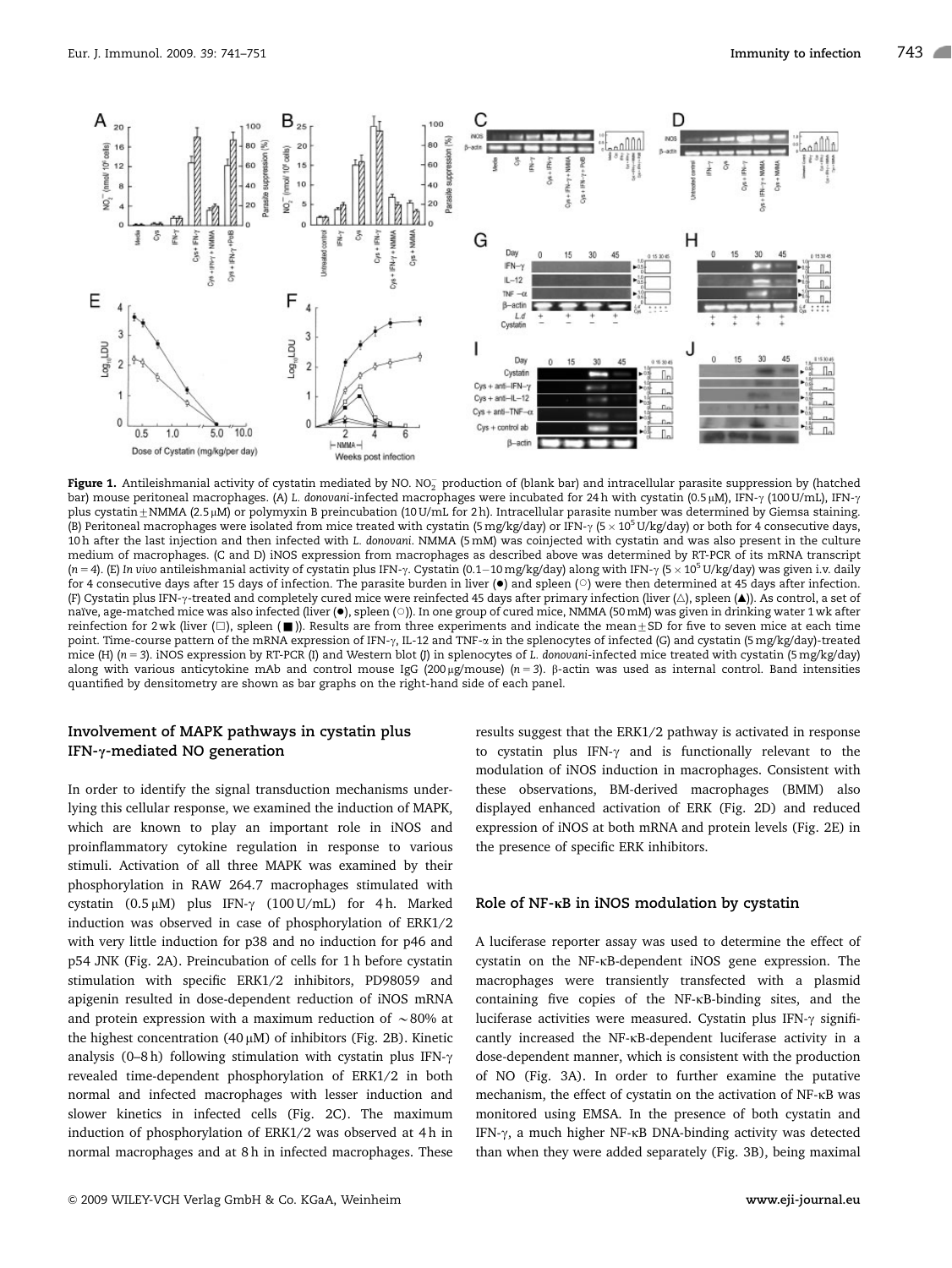

Figure 2. Effect of cystatin on the regulation of iNOS by MAPK activation. (A) RAW 264.7 cells were treated either with cystatin (0.5 µM), IFN- $\gamma$ (100 U/mL) or both for 4 h. The expression and phosphorylation of MAPK were detected by Western blotting ( $n = 4$ ). (B) Cells were treated (1 h) with either PD98059 (1, 15 and 30  $\mu$ M) or apigenin (1, 20 and 40  $\mu$ M) before stimulation with cystatin plus IFN- $\gamma$  (24 h), and their effects on iNOS mRNA (upper panels) and protein (lower panels) expression were evaluated by RT-PCR and Western blotting, respectively ( $n = 3$ ). (C) Kinetics of ERK1/2 activation. Both normal (upper panel) and L. donovani-infected (lower panel) macrophages were treated with cystatin plus IFN-g for 0–8 h and the levels of phosphorylated ERK1/2 were measured by Western blotting ( $n = 3$ ). (D) Western blot analysis of phospho-ERK1/2 in cystatin plus IFN- $\gamma$ treated BMM $\Phi$  (n = 3). (E) iNOS expression of cystatin plus IFN- $\gamma$ -treated BMM $\Phi$ at mRNA (upper panel)) and protein (lower panel)) level in the presence of either PD98059 (1 and 30  $\mu$ M) or apigenin (1 and 40  $\mu$ M) (n = 3).  $\beta$ -actin was used as an internal control. Densitometries are shown as bar graphs on the right-hand side of each panel. Open bars denote p38, ERK1 and JNK1 whereas closed bars denote ERK2 and JNK2. Densitometric graphs on the right hand side of each panel. Open bars denote β50, Each and JWN1<br>evaluations are mean±SD. \*p<0.01 versus IFN-γ; \*\*p<0.001 versus Cystatin plus IFN-γ.

at 4h and still significant after 8h (Fig. 3C). Since selective blockage of the ERK1/2 pathway inhibited cystatin-induced iNOS expression, we wanted to determine whether NF-kB activation was also under the control of this signaling cascade. Cell exposure to either apigenin or PD98059 resulted in significant decrease of cystatin plus IFN-g-inducible NF-kB DNA-binding activity (Fig. 3D). Further, cell pretreatment with BAY11-7082, a chemical compound that blocks NF-kB expression by inhibiting IkB phosphorylation, before cystatin stimulation, resulted in a concentration-dependent reduction of iNOS expression at both mRNA and protein levels (Fig. 3F and G). All these results indicate that ERK1/2-mediated NF-kB activation appears to be necessary for the induction of macrophage iNOS expression in response to cystatin. This observation was further validated in BMM, where cystatin plus IFN-y-induced NF-kB activation was significantly reduced by specific ERK inhibitors (Fig. 3E).

## Activation of mitogen- and stress-activated protein kinase 1 and induction of p65 phosphorylation

The MAPK control several cellular processes through the phosphorylation of an array of substrates including nuclear mitogen- and stress-activated protein kinase 1 (MSK1), which in turn regulates transcription by phosphorylating specific residues on multiple substrates including Ser<sup>276</sup> on p65/RelA resulting in transcriptional activation of NF-kB. Since MSK1 is also a downstream target of ERK, we explored the possibility of the involvement of MSK1 in cystatin-induced and ERK1/2-directed activation of NF-kB. MSK1 activity was determined in cystatintreated macrophages by immunoprecipitating it from cell lysates and assaying the phosphorylation of specific peptide substrate [20]. Cystatin activated MSK1 in a time-dependent manner with optimal activity at 90 min after treatment (Fig. 4A). MSK1 activity could be significantly inhibited ( $p$ <0.001;  $n = 3$ ) by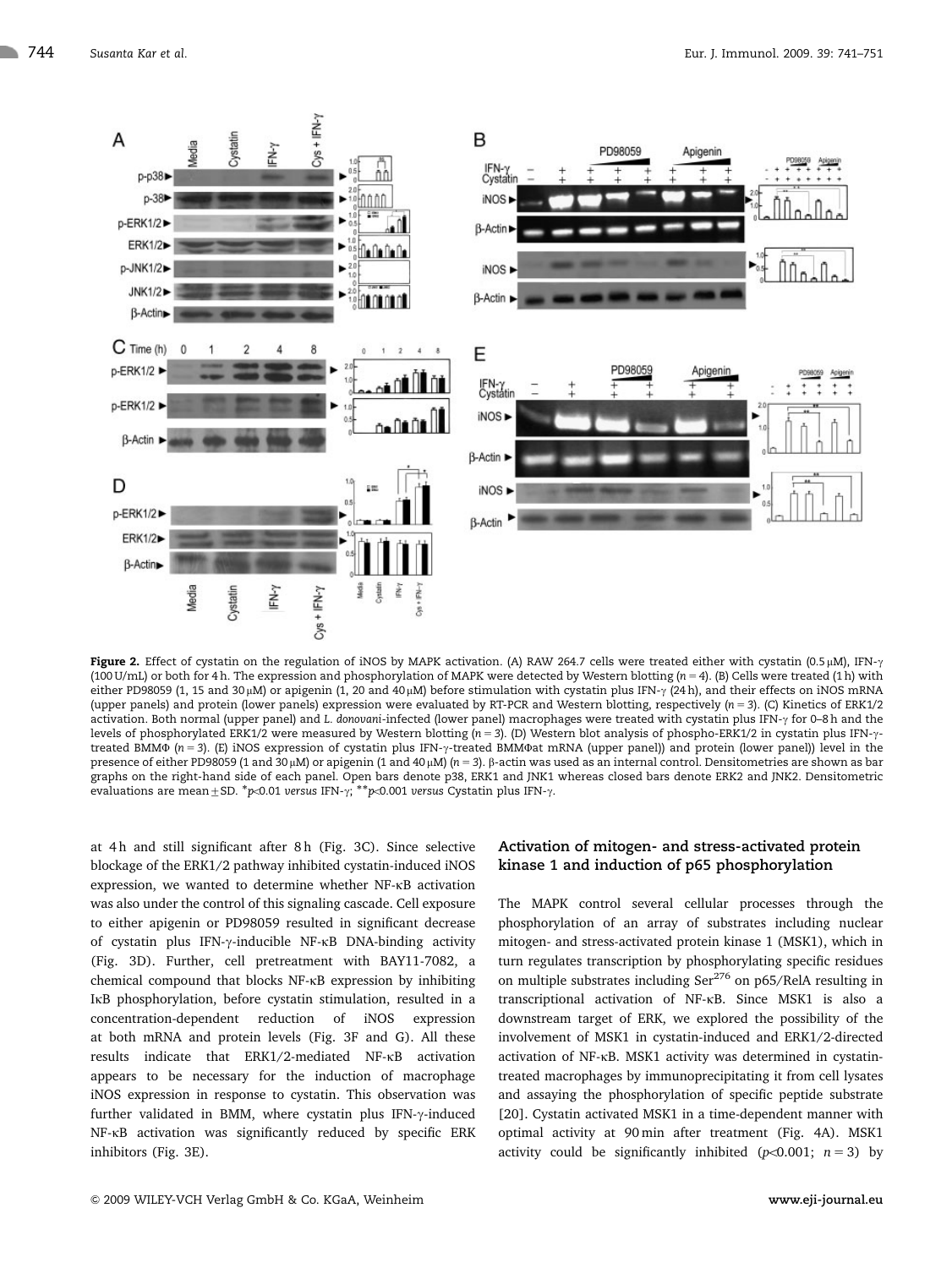

Figure 3. Involvement of NF-kB in cystatin-dependent iNOS expression. (A) RAW 264.7 cells were transiently transfected using Lipofectamine reagent with 1 µg NF-kB luciferase reporter vector along with 0.5 µg pCMV- $\beta$ -gal. After 24 h of transfection, cells were stimulated with cystatin  $(0.01-1 \mu)$  and IFN- $\gamma$  (100 U/mL) for 12 h. Cells were lysed and processed for luciferase activity (mean  $\pm$  SD, n = 4). (B) EMSA of NF-kB complexes in macrophage nuclei after treatment with cystatin (0.5  $\mu$ M) or IFN- $\gamma$  (100 U/mL) or both for 4 h. Extracts were also run with cold competitor oligonucleotides. (C) EMSA of NF-kB was performed with nuclear extracts from cystatin plus IFN-g-treated cells for 0–8 h. EMSA of NF-kB in RAW cells (D) and BMM $\Phi$  (E) pretreated (1 h) with either apigenin (40 µM) or PD98059 (30 µM) and then stimulated with cystatin plus IFN- $\gamma$  for 4 h. Bands were analyzed densitometrically, and fold changes are indicated at the bottom. Cells were treated (1h) with BAY 11-7082 (0.55  $\mu$ M) before stimulation with cystatin plus IFN- $\gamma$  (24 h) and iNOS mRNA (F) and protein (G) expressions were evaluated by RT-PCR and Western blotting, ounidiation with cystatin plus inv-γ (2+11) and nocs innovi (1) and protein (c) expressions were<br>respectively (n = 3). Densitometric evaluations are mean ± SD. \*\*p<br/><br/>O.001 versus Cystatin plus IFN-γ.

apigenin  $(40 \mu M)$  suggesting a role of ERK in MSK1 activation (Fig. 4B). We further analyzed the role of cystatin-mediated MSK1 activation on both NF-kB-driven luciferase expression and p65 phosphorylation. Cystatin treatment resulted in increased luciferase expression and p65 phosphorylation, which was abrogated in cells transfected with dominant-negative (dn) MSK1 (Fig. 4C and D). Moreover, cells transfected with dnMSK1 produced significantly lower amounts of iNOS at both mRNA and protein level ( $p<0.01$ ;  $n=3$ ) in response to cystatin than transfected controls (Fig. 4E and F). Collectively, these results indicate that cystatin-induced ERK1/2 has a major role in controlling NO production through its activation of MSK1, the direct activator of NF-kB.

#### Requirement of JAK/STAT signaling pathway

Since a suboptimal dose of IFN- $\gamma$  is required for cystatin to induce NO production, to elucidate whether the synergistic effect of IFN- $\gamma$  depends on STAT-1 $\alpha$  and IRF-1, nuclear extracts from RAW 264.7 cells treated with either cystatin, IFN- $\gamma$  or both were subjected to EMSA using the specific binding elements for each transcription factor. DNA-binding activity of both STAT-1 $\alpha$  and

IRF-1 following 2 h stimulation were much higher in cystatin plus IFN-y-treated cells than in cells treated with either component (Fig. 5A and B). Because binding of IFN- $\gamma$  to its receptors results in activation of the receptor-associated kinases JAK-1 and JAK-2, we analyzed the involvement of the JAK/STAT signaling pathway (Fig. 5C and D). Our results demonstrated increased JAK-1 and JAK-2 tyrosine phosphorylation in RAW 264.7 cells after treatment with cystatin plus IFN-γ. When JAK-mediated phosphorylation of STAT-1 $\alpha$  was assessed in Ser<sup>727</sup> and Tyr<sup>701</sup> residues by immunobloting, significantly increased phosphorylation ( $p<0.01$ ;  $n=3$ ) was observed at Tyr<sup>701</sup> residue whereas Ser<sup>727</sup> phosphorylation was unaltered in cystatin plus IFN- $\gamma$ treated cells compared with IFN- $\gamma$ -treated cells (Fig. 5E). When we assessed the effects of JAK inhibitor, AG490 and IRF-1 inhibitor, genistein on iNOS expression by macrophages stimulated with cystatin plus IFN- $\gamma$ , both the inhibitors reduced iNOS expression in a dose-dependent manner (Fig. 5F–I). However, at the maximal inhibitor concentration  $(50 \mu M)$  of AG490 and genistein, the inhibition obtained was 50 and 40%, respectively, which was much less than that obtained by ERK1/2 and NF-kB inhibitors, apigenin and BAY11-7082. Further, the expression of iNOS was significantly suppressed ( $p<0.01$ ;  $n = 3$ ) at both RNA and protein levels by transient transfection of an IRF-1-specific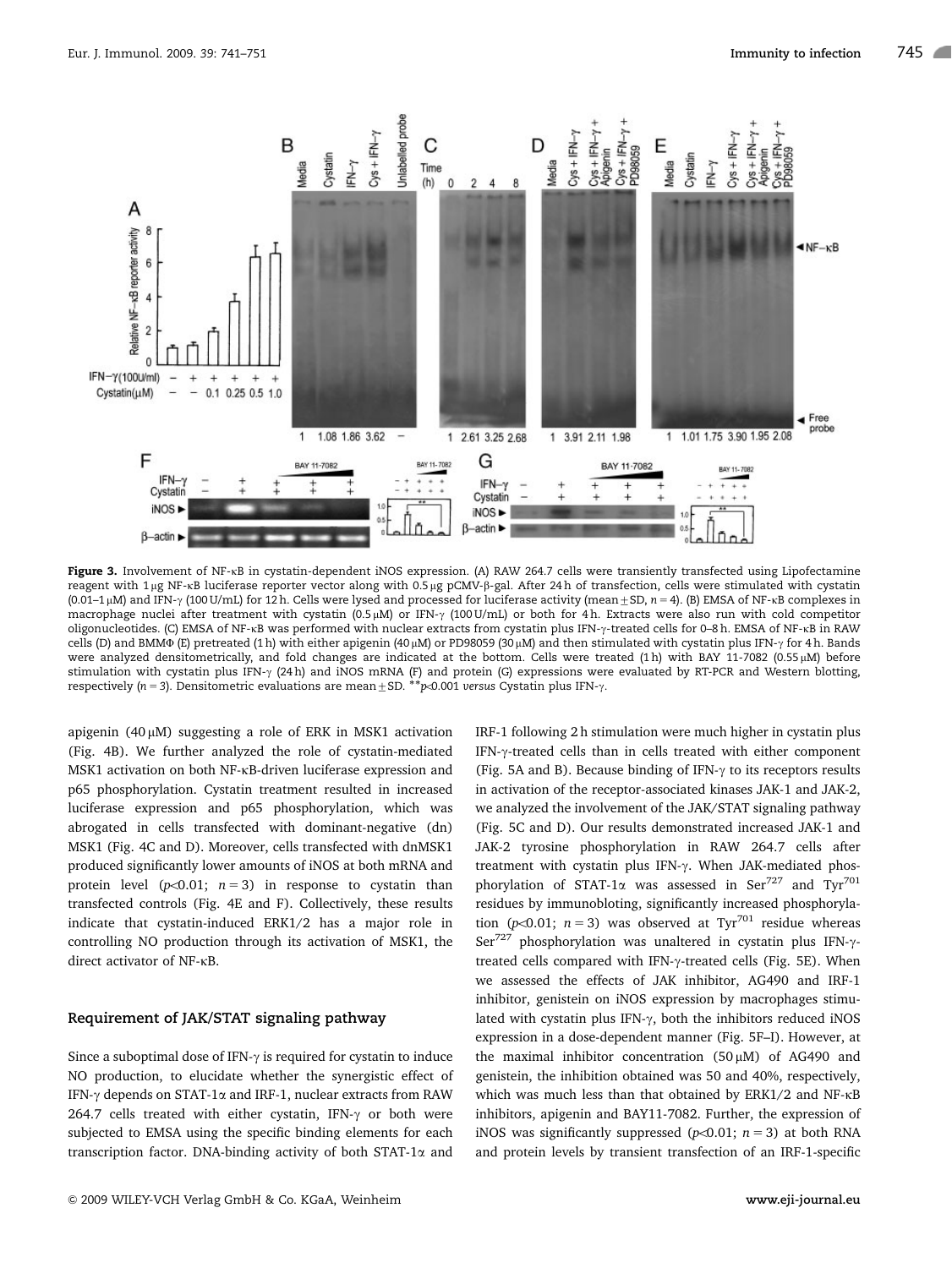

Figure 4. Role of MSK1 in cystatin-dependent iNOS expression. (A) RAW 264.7 cells were incubated with cystatin (0.5 µM) plus IFN- $\gamma$  (100 U/mL) for 0–120 min. Cell lysates were immunoprecipitated with anti-MSK1 antibody, and the immunoprecipitate was subjected to MSK1 assay. (B) Cystatin plus IFN- $\gamma$ -stimulated (4 h) cells were pretreated (1 h) with apigenin and MSK1 activity was assayed in the cell lysate. (C) Cells were transiently transfected with pNF-kB-luciferase plasmid and 0.5 µg pCMV-β-gal together with 1 µg of WT or dn-MSK1 expression plasmid. After 24h of transfection, cells were stimulated with cystatin (0.5  $\mu$ M) and IFN- $\gamma$  (100 U/mL) for 12 h, lysed and processed for luciferase activity. (D) Cells were transfected with WT or dn-MSK1 constructs, treated with cystatin plus IFN- $\gamma$  for 2 h, lysed and immunoblotted with anti-phospho Ser<sup>276</sup> p65 antibody ( $n = 4$ ). Cells were also evaluated for iNOS mRNA (E) and protein (F) expression by RT-PCR and Western blot, respectively ( $n = 3$ ). In this case cystatin plus IFN- $\gamma$  treatment was given for 24 h. Statistical evaluations show mean  $\pm$  SD.  $*$  $\infty$ 0.01;  $**\infty$ 0.001 versus Cystatin plus IFN- $\gamma$ .

siRNA oligonucleotide into macrophages (Fig. 5J and K). Nitrite levels were also reduced in IRF-1 siRNA-treated cells (Fig. 5M). The efficacy of siRNA on IRF-1 expression was assessed by Western blotting. IRF-1 was significantly reduced in cells expressing IRF-1-specific siRNA compared with cells expressing control siRNA (Fig 5L). These results suggest that cystatin plus IFN- $\gamma$ -mediated macrophage NO modulation, at least in part, depends on the activation of JAK/STAT pathway.

## Effect of cystatin plus IFN- $\gamma$  on in vivo activation of  $NF -<sub>K</sub>B$

We wanted to determine the involvement of NF- $\kappa$ B in cystatin plus IFN-g-mediated iNOS expression in vivo at post-infective stages. To this end, a dose of either 5 mg/kg/day of cystatin or  $5 \times 10^5$  U/kg/day of IFN- $\gamma$  or both were given for 4 consecutive days 15 days after infection and we examined the relative abundance, subcellular distribution and functional activity of NF-kB in nuclear extracts of splenocytes isolated 3 days after final treatment. Binding to NF-kB-specific oligonucleotides (as assessed by EMSA) showed a 1.52-fold increase in cystatin plus IFN- $\gamma$ -treated infected cells compared with infected cells treated with either component (Fig. 6A). The specificity of these interactions was confirmed by the ability of antisera against p50 and p65 subunits of NF-KB to retard the mobility ("supershift'') of these binding species (Fig. 6B). The levels of both nuclear p65 and p50 subunits were four- to fivefold higher in infected cystatin plus IFN- $\gamma$ -treated mice compared with either uninfected or infected animals; similarly, the infected treated

& 2009 WILEY-VCH Verlag GmbH & Co. KGaA, Weinheim www.eji-journal.eu

mice also had relatively less cytoplasmic p65 and p50. To ascertain the effects of cystatin plus IFN- $\gamma$  on the phosphorylation and subsequent degradation of IkBa, splenocyte lysates from infected animals were subjected to Western blot analysis using antiphospho IkBa antibody. Treatment of infected animals with cystatin plus IFN- $\gamma$  markedly induced the phosphorylated IKB $\alpha$ signal whereas very little I<sub>KB $\alpha$ </sub> phosphorylation was observed in normal or untreated infected cells (Fig. 7B). Because IkBa is phosphorylated by the IkB Kinase (IKK) multiprotein complex, the effect of cystatin on the status of intrinsic cellular IKK activation was determined. Accordingly, the IKK activity in splenocytes was measured directly by immunocomplex kinase assay and it was significantly higher ( $p<0.001$ ;  $n = 3$ ) in treated mice than in untreated and infected mice (Fig. 7C). These results show that the increase in IKK activity and the decrease of  $I\kappa B\alpha$ level trigger the translocation and activation of NF-kB in infected mice treated with cystatin plus IFN- $\gamma$ .

## Discussion

In the present study we have demonstrated that chicken cystatin, a natural CP inhibitor, acts as an immunomodulator in activating macrophages for the release of NO, which play a central role in curing visceral leishmaniasis in the experimental animal model. The synergistic role of cystatin plus IFN- $\gamma$  on intracellular parasite killing relies on the induction of NOS pathway and was almost completely abrogated in the presence of NMMA, a specific NOS inhibitor. Although our in vitro studies demonstrated the inability of cystatin alone to induce NO synthesis in macrophages, our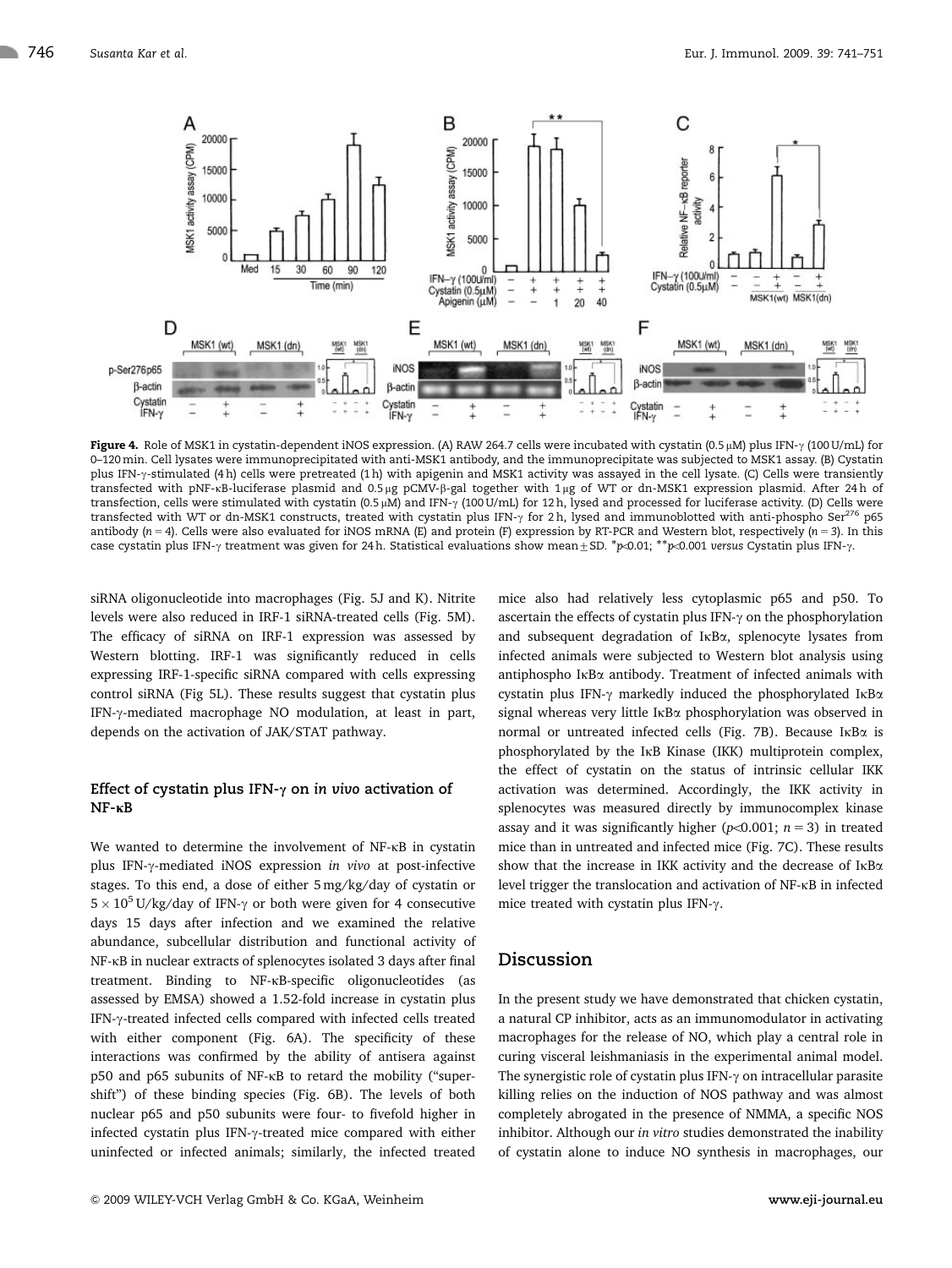

Figure 5. Effect of cystatin plus IFN- $\gamma$  on JAK-2/STAT1 $\alpha$  activation. EMSA of Stat1 $\alpha$  (A) or IRF-1 (B) in macrophage nuclear extracts after treatment (2 h) with cystatin (0.5 µM) or IFN- $\gamma$  (100 U/mL) or both. Extracts were run with cold competitor oligonucleotides for specific binding. Protein lysates from cystatin- or IFN- $\gamma$ - or cystatin plus IFN- $\gamma$ -stimulated macrophages were subjected to Western blotting. JAK-1 and JAK-2 phosphorylation patterns were determined with phosphor-JAK-1 (C) and phosphor-JAK-2 antibodies (D) whereas STAT1a phosphorylation patterns were determined with phospho-STAT1a-Ser and phospho-STAT1a-Tyr antibodies (n = 3) (E). Equal loading was verified using an anti-STAT1a antibody. Cells were treated (1 h) with 1, 25 and 50 µM of AG 490 or genistein before stimulation (24 h) with cystatin plus IFN- $\gamma$  and iNOS mRNA (F and H) and protein (G and I) expressions were determined using RT-PCR and Western blotting, respectively ( $n = 3$ ). For specific inhibition of IRF-1, macrophages were transfected (24h) with IRF-1 siRNA or control siRNA, stimulated (24h) with cystatin and IFN- $\gamma$ , lysed and processed for RT-PCR (J) and immunoblot analysis (K) ( $n = 4$ ). (L) The specificity of IRF-1 siRNA was determined in whole extracts from macrophages expressing either IRF-1 targeting or control siRNA by Western blotting using specific antibody against IRF-1 (n 5 3). (M) Nitrite levels in control and IRF-1 siRNA treated the cells. Statistical evaluations show mean ± SD. \*p<0.01 versus IFN-γ (C-E); \*p<0.01; \*\*p<0.001 versus Cystatin plus IFN-γ (F–L).

in vivo studies argue against this. Thus, cystatin given in vivo induced NO synthesis in peritoneal macrophages, along with an enhancement of inhibition of parasite growth. This suggests that NO generation by macrophages may be an indirect effect of cystatin activation requiring the cooperation of macrophages and other cells of the immune system. The requirement of IFN- $\gamma$  in the in vitro situation is suggestive of its compensatory role for the effector molecules of immune system in vivo. Cystatin-induced generation of NO depends on ERK, which in turn activates NF-kBdependent gene expression through the participation of MSK1. Further, the present study provides the first in vivo evidence that

cystatin may exert its therapeutic effect on visceral leishmaniasis by activating NF-kB pathway in spleen at all levels in the activation cascade as far back as IKK activity. The current data indicating that cystatin plus IFN-g-enhanced NF-kB activity is under the control of the ERK1/2 pathway correlate with a number of studies showing direct correlation between ERK1/2 activation and upregulation of both NF-kB activity and NO production [21–23]. On the other hand, infection with L. amazonensis amastigotes inhibited ERK phosphorylation in response to LPS [13], whereas infection with L. donovani amastigotes resulted in inactivation of ERK1/2, which was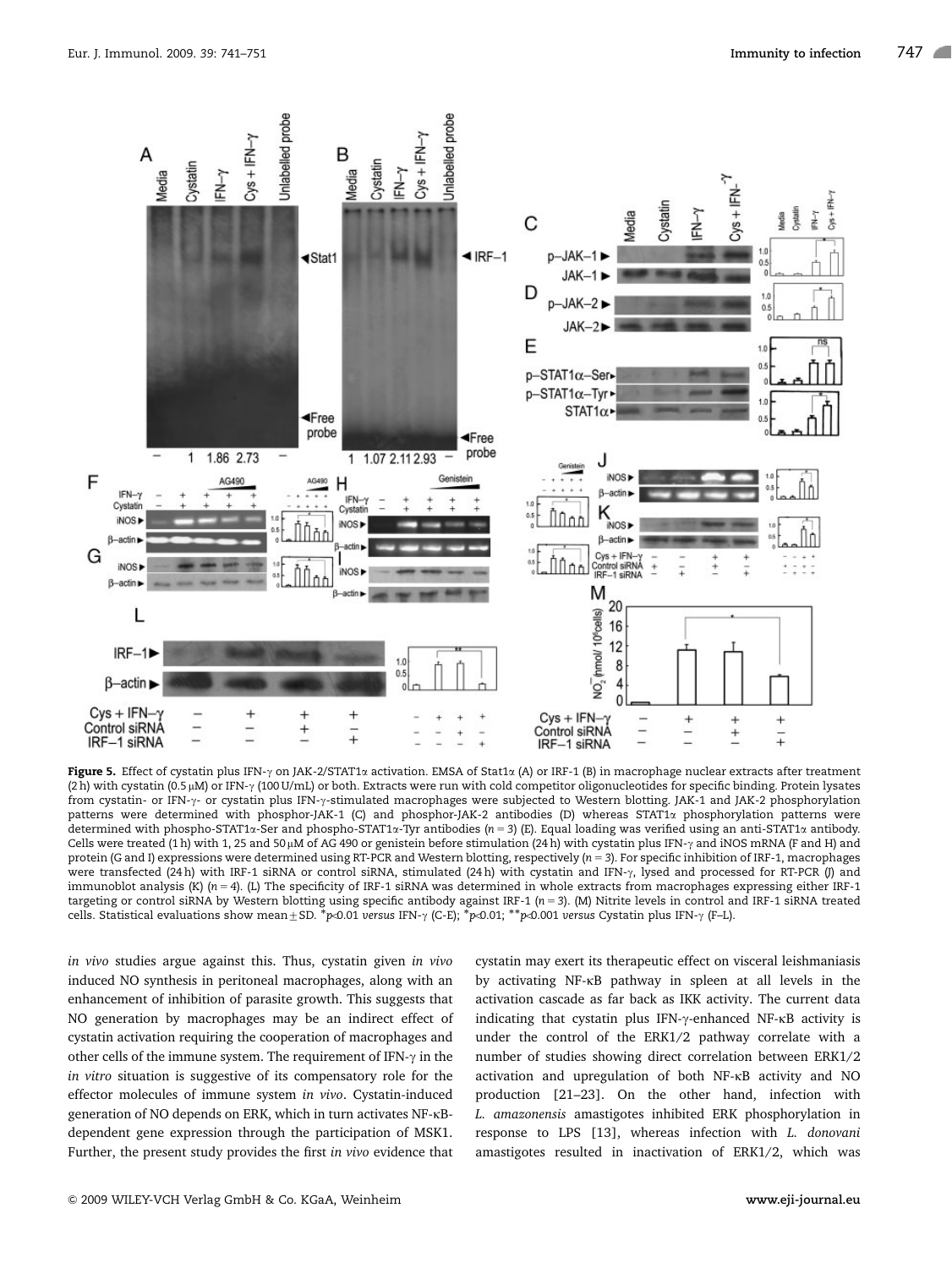

Figure 6. Effect of cystatin plus IFN- $\gamma$  on in vivo activation of NF- $\kappa$ B. L. donovani-infected mice were treated with cystatin (5 mg/kg/day), IFN- $\gamma$  (5  $\times$  10<sup>5</sup> U/kg/day) or both for 4 consecutive days starting at day 15 after infection. Splenocytes were isolated 3 days after last treatment. (A) EMSA of NF-kB complexes were performed in splenocyte nuclear extract. Cold competitor oligonucleotides were used for specific binding. Bands were analyzed densitometrically, and fold changes are indicated. (B) Splenocyte nuclear proteins were super shifted using antibodies against the indicated NF-kB subunits. Normal rabbit IgG was used as control.

accompanied by the inhibition of transcription factors Elk-1 and c-fos expression [23]. In a more recent study, ceramide-mediated inactivation of ERK1/2 and resulting inhibition of AP-1 and NF-kB have been proposed to explain the absence of NO generation by L. donovani-infected cells [24]. All these studies suggest that compounds having the ability to augment signaling pathways leading to macrophage activation might demonstrate protective action against Leishmania infection.

Post-translational modifications achieved by both phosphorylation and acetylation of p65 subunit play particularly important roles in the activation of NF-kB in addition to the activation of classical pathway. MSK1, a downstream kinase of both ERK1/2 and p38, can phosphorylate p65 subunit at  $\text{Ser}^{276}$  residue and acts as a post-translational modifier that integrates the upstream MAPK signaling cascades with NF-kB transactivation [25]. Our results demonstrate a significant role of ERK in the generation of NO by the activation of NF-kB in an MSK1-dependent fashion. Transient overexpression of dn-MSK1 substantially inhibited cystatininduced p65 phosphorylation at serine<sup>276</sup> residue as well as NF-<sub>KB</sub>driven luciferase promoter activity suggesting that MSK1 is the major kinase responsible for phospho-Ser<sup>276</sup> RelA formation. Although p65 serine phosphorylation has also been shown to be mediated by cAMP-dependent protein kinase at least in the case of LPS treatment [26], in the present study complete abrogation of this phosphorylation by dn-MSK1 emphasizes the predominant role of MSK1. However, as far as cystatin-induced iNOS transcriptional activity is concerned, silencing of MSK1 could only



Figure 7. Nuclear translocation of NF-KB subunits and cystatininduced activation of IKK. (A and B) Following treatment of L. donovani-infected mice with cystatin plus IFN- $\gamma$  as described in Fig. 6, splenocytes were isolated for the preparation of cytoplasmic and nuclear protein fractions for Western blot analyses. Bands reacting with antibodies against p65, p50 (A) and phosphorylated IKB $\alpha$  (B) were visualized ( $n = 3$ ). The blots were analyzed densitometrically, and the values were normalized to  $\beta$ -actin. (C) Splenocyte cell lysates were immunoprecipitated with anti-IKK $\beta$  antibody, IKK was assayed using GST-IkBa as substrate, and GST-phosphorylated IkBa was visualized by autoradiography ( $n = 3$ ). A relative amount of IKK- $\beta$  in the whole cell extracts was determined by Western blots. Densitometric evaluations show mean  $\pm$  SD.  $**$  p $\infty$ .001 versus infected.

partially inhibit the process. This observation corroborates the concept that MSK1-mediated post-translational modification of RelA works in parallel with the classical IKK pathway leading to the full extent of NF-kB activation. In addition to NF-kB activation, cystatin along with IFN- $\gamma$  also induced phosphorylation and nuclear translocation of STAT-1a and IRF-1, which possibly contributed to the induction of cystatin-induced iNOS expression. It may be worthwhile to mention that subthreshold concentrations of IFN- $\gamma$ , which did not activate macrophages, were shown to sensitize macrophages for subsequent IFN- $\gamma$  stimulation resulting in increased STAT-1 $\alpha$  activation and increased IFN- $\gamma$ -dependent gene activation [27]. Maximal STAT-1a activation has been found to require phosphorylation at both Tyr<sup>701</sup> and Ser<sup>727</sup> residues [28]. Our results demonstrated increased phosphorylation at Tyr<sup>701</sup> but unaltered phosphorylation status of  $\text{Ser}^{727}$  residues by cystatin treatment. This is not surprising as phosphorylation of STAT-1 $\alpha$  in the carboxy terminal  $\text{Ser}^{727}$  is known to be mediated by p38, which was not induced by cystatin activation.

Targeted gene deletion studies established that NF-kB family members play complex regulatory roles in controlling innate and adaptive immune response in leishmaniasis [29, 30]. It was reported that in mouse macrophages exposed to L. donovani the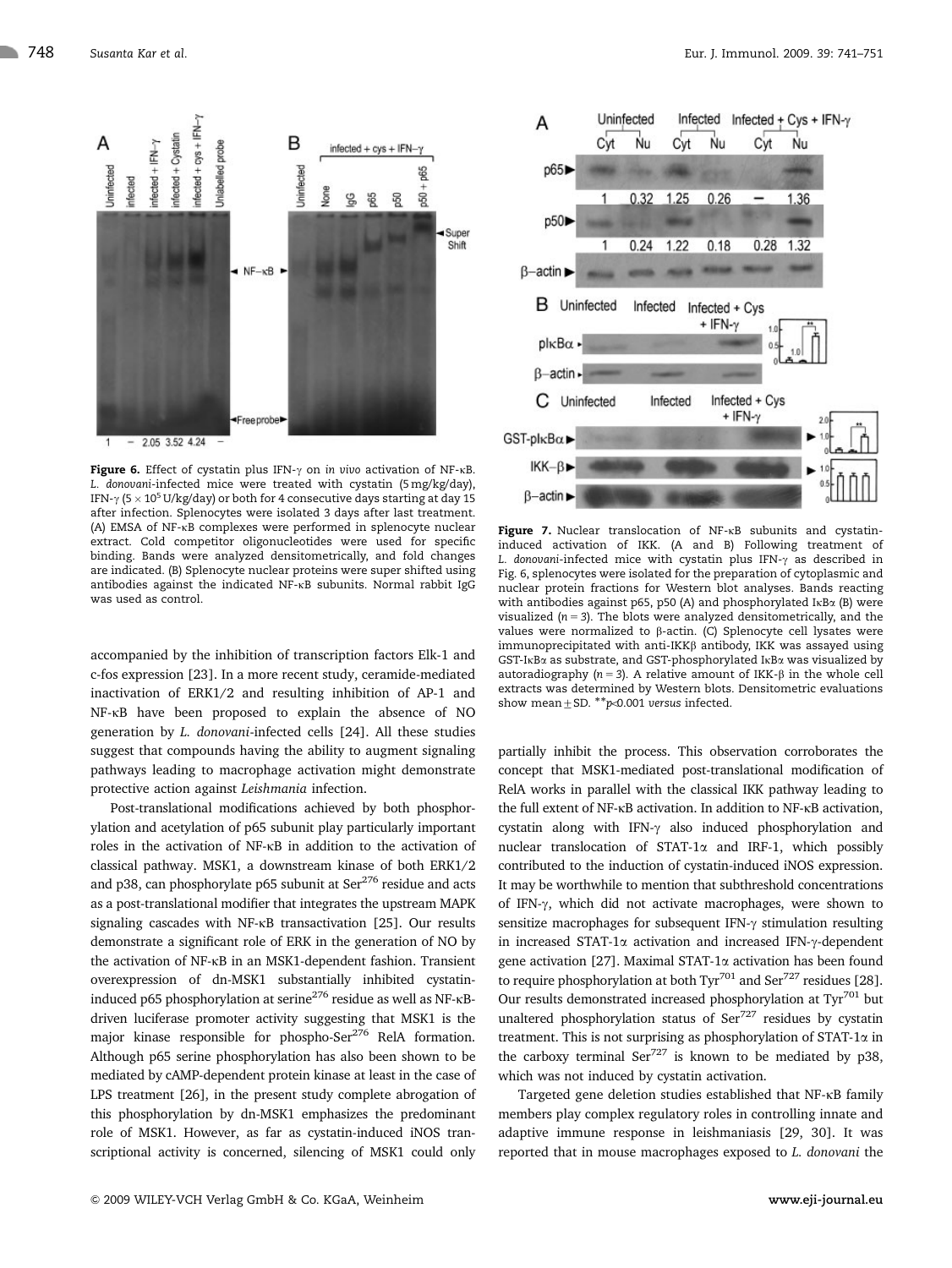NF-kB signaling pathway is not triggered [12, 24], which leads to silencing of any effector host molecules that prevent the parasite progeny from developing. More recently, it was documented that L. mexicana amastigotes disrupt the NF-kB signaling pathway and this is at least partly responsible for parasite survival in its mammalian host [31]. All these findings suggest that agents that lead to activation of NF-kB pathway might prove attractive candidates to control infection with Leishmania. In the present study, in addition to the in vitro studies, we have focused on the signaling mechanism of NF-kB activation in the in vivo situation in relation to the curative effect of cystatin in experimental visceral leishmaniasis. The results provide the first in vivo evidence that cystatin may exert its beneficial effects on leishmaniasis mostly through its ability to activate NF-kB by inducing phosphorylation and subsequent degradation of IkBa as studied in the spleen of both normal and infected animals. This is consistent with our observation that cystatin alone can induce NO generation as well as antileishmanial activity in the in vivo situation. Our in vivo studies further suggest that IKK was stimulated in cells that were activated in presence of cystatin through a mechanism that most likely involves the upstream signaling of MAPK pathways as shown extensively by our in vitro studies. It may be mentioned that in Hs294T cells, ERK regulation of NF-kB activation has been shown to involve increased IkB phosphorylation with concomitant elevation in the NF-kB DNAbinding activity [32].

Collectively, the findings in the present study suggest that the sequential activation of MEK-, ERK-, MSK1- and NF-kB-dependent signaling events play pivotal roles in cystatin plus IFN-g-inducible macrophage NO generation and that STAT-1 $\alpha$  is also involved in the regulation of iNOS gene expression. Overall, a better knowledge of the transductional mechanism by which cystatin triggers macrophage microbicidal functions, such as production of NO, could permit the development of immunomodulators useful not only for nonhealing leishmaniasis but also for other chronic infectious diseases.

## Materials and methods

#### Reagents and constructs

All antibodies were from Santa Cruz Biotechnology and Cell Signaling Technology. All other chemicals were from Sigma unless otherwise indicated. WT and dn (D195A) MSK1 in pCMV-FLAG were obtained from Dr. Dario Alessi, University of Dundee, UK.

#### Cell culture and infections

L. donovani promastigotes (MHOM/IN/1983/AG83) were grown as described previously [33]. The murine macrophage cell line

RAW 264.7 was maintained at  $37^{\circ}$ C/5% CO<sub>2</sub> in RPMI 1640 supplemented with 10% FBS, 100 U/mL penicillin and 100  $\mu$ g/mL streptomycin (Invitrogen). BMM and BM-derived splenocytes were cultured as described earlier [17, 34] For in vitro infection experiments, thioglycollate-elicited murine macrophages on glass cover slips (18 mm<sup>2</sup>;  $5 \times 10^5$  macrophages/cover slip) in 0.5 mL of RPMI/10% FCS were infected with stationary phase promastigotes at a ratio of 10 parasites/macrophage [17]. Infection was allowed to proceed for 4 h, unphagocytized parasites were removed by washing with medium and cells were resuspended in RPMI 1640/10% FCS with or without cystatin and IFN- $\gamma$ , along with each component added alone, for 24 $h$  at 37 $\degree$ C. Cells were fixed in methanol and stained with Giemsa stain for determination of intracellular parasite numbers. The number of amastigotes in 100 macrophages in drug-treated and control cultures were determined. Percentages of suppression of Leishmania in drug-treated cultures were calculated on the basis of considering the number of amastigotes in untreated cultures as 100%. Nitrite formation in macrophage culture supernatants was detected by the Griess reaction as previously described [17]. For in vivo experiments, female BALB/c mice were injected via the tail vein with  $10^7$  L. donovani promastigotes. For reinfection experiments, promastigotes was injected 45 days after the first infection. Cystatin (0.1–10 mg/kg/ day), either alone or in combination with IFN- $\gamma$  (5  $\times$  10<sup>5</sup>U/kg/ day) was administered on the 15th day post infection for 4 consecutive days. Infection was assessed by removing liver and spleen from 45 day infected mice and parasite burdens were determined from Giemsa stained impression smears. Data are presented as LDU [35]. The investigation conforms to the Guide for the Care and Use of Laboratory Animals published by US National Institutes of Health (NIH Publication No. 85-23 revised 1996) and with the approval of the Institutional Animal Care and Use Committee.

#### RT-PCR

RT-PCR was performed for iNOS as described previously [33].

#### EMSA

Nuclear extracts from either the splenocytes or RAW 264.7 cells were isolated as described earlier [33]. For the preparation of radiolabeled probes representing standard consensus sequences of various transcription factors, the following oligonucleotides were used: IRF-1: 5'-GGA AGC GAA AAT GAA ATT GAC T-3'; STAT-1: 5'-AAG TAC TTT CAG TTT CAT ATT ACT CTA-3' and NF-KB: 5'-AGT TGA GGG GAC TTT CCC AGG C-3'. As a control, a 100-fold molar excess of unlabelled competitor oligonucleotide was added. For NF-kB supershift assay, the nuclear extracts from splenocytes were incubated with anti-p65 or anti-p50 polyclonal antibody for 30 min at  $25^{\circ}$ C and analyzed by EMSA in the presence of all components of the binding reaction described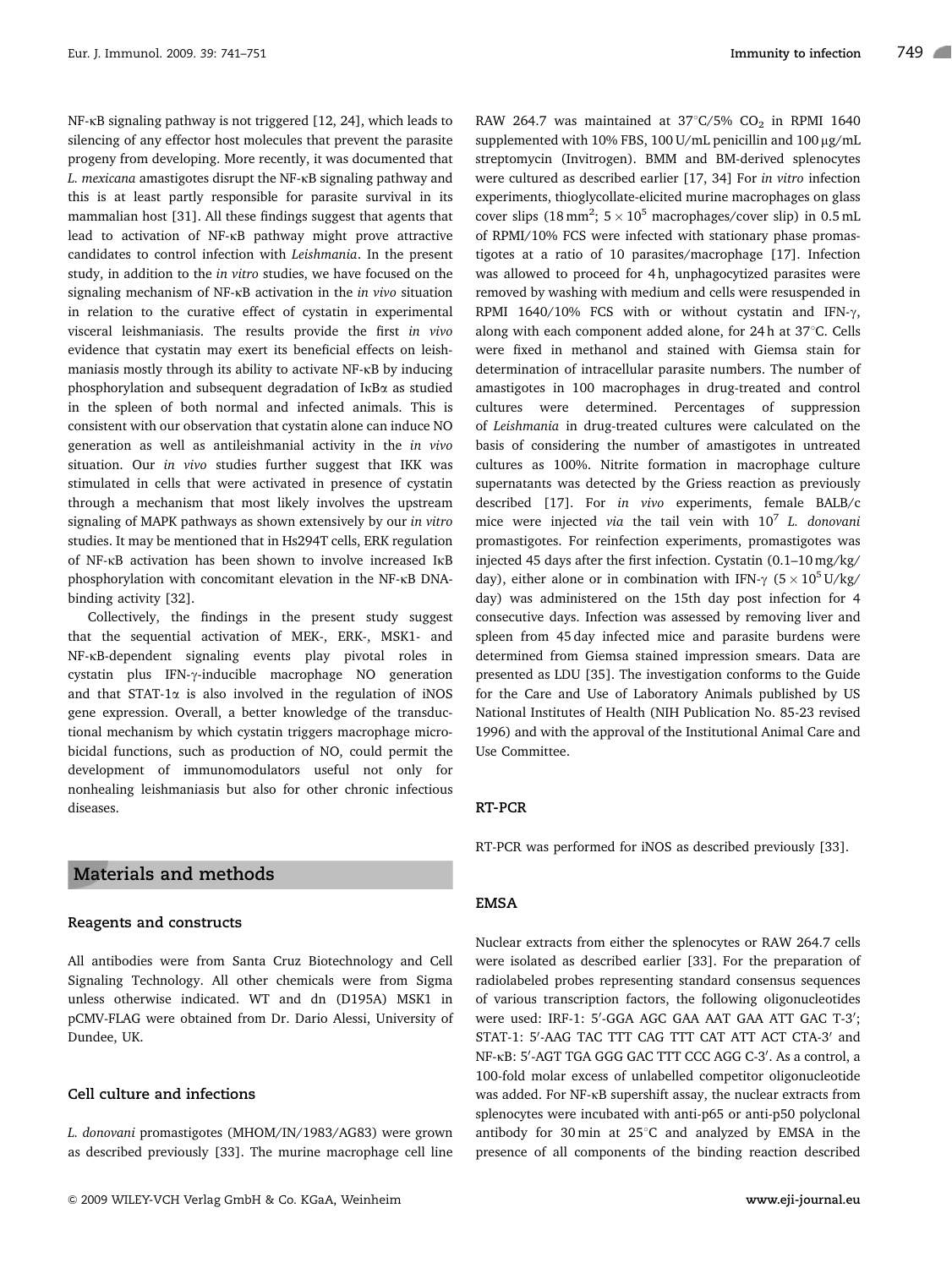earlier [33]. As control, the nuclear extracts were also treated with normal rabbit IgG.

#### IKK assay

Subcellular protein fractions were prepared from freshly isolated spleen in cold kinase assay lysis buffer (Cell signaling Technology). The IKK activity was measured as described earlier with slight modification [36]. The sample was resolved by SDS-PAGE, dried and autoradiographed. To determine the total amount of IKK- $\beta$ , 30 µg of the whole cell extract protein was subjected to SDS-PAGE and analyzed by Western blotting.

#### Immunoblot analysis

Equal amount of protein  $(30 \mu g)$  from each sample was resolved by 10% SDS-PAGE and then transferred to nitrocellulose membrane (Millipore). The membranes were blocked with 5% BSA in wash buffer (TBS/0.1% Tween 20) for 1h at room temperature and probed with primary antibody overnight at dilution recommended by the suppliers. Membranes were washed three times with wash buffer and then incubated with HRPconjugated secondary antibody and detected by ECL detection system (Amersham Biosciences) according to the manufacturer's instructions.

#### MSK1 activity assay

MSK1 assay was performed as described previously [20]. Immunoprecipitated MSK1 pellets were incubated at  $30^{\circ}$ C for  $30 \text{ min}$  in  $50 \mu$ L of kinase buffer containing  $30 \mu$ M substrate peptide: EILSRRPSYRK (CREBTIDE) and  $0.1 \text{ mM}$  ( $\gamma^{32}$ P) ATP (200 000 cpm/pmol). Reactions were stopped by placing the tubes on ice. After centrifugation (30 s, 4°C, 10 000  $\times$  g), 30 µL of supernatant was spotted on p81 phosphocellulose paper, washed thrice with 0.75 M orthophosphoric acid and incorporation of radiolabeled phosphates in CREBTIDE was determined.

#### Transient transfection and  $NF$ - $\kappa$ B reporter assay

Transfections were carried out in  $2 \times 10^6$  cells with the appropriate constructs in serum-free medium using Lipofectamine (Invitrogen) according to the manufacturer's instructions. For NF-kB luciferase activity, cells were harvested using reporter lysis buffer (Promega) and luciferase activity was then assessed via luminometry. The value of luciferase activity was normalized to transfection efficiency monitored by the cotransfected b-galactosidase expression vector. For siRNA transfection, cells were transfected with  $1 \mu$ g of IRF-1 siRNA or control siRNA according to the manufacturer's instructions (Santa Cruz Biotechnology).

Experiments were repeated three times unless otherwise stated, and probability (p) was calculated using Student's t-test.  $p<0.05$ were considered statistically significant.

Acknowledgements: This work was supported by the Network Project (NWP 0038) grant of the Council of Scientific and Industrial Research, Government of India.

Conflict of interest: The authors declare no financial or commercial conflict of interest.

## References

- 1 Gantt, K. R., Goldman, T. L., McCormick, M. L., Miller, M. A., Jeronimo, S. M., Nascimento, E. T., Britigan, B. E. and Wilson, M. E., Oxidative responses of human and murine macrophages during phagocytosis of Leishmania chagasi. J. Immunol. 2001. 167: 893–901.
- 2 Diaz, N. L., Fernandez, M., Figueira, E., Ramirez, R., Monslave, I. B. and Tapia, F. J., Nitric oxide and cellular immunity in experimental cutaneous leishmaniasis. Clin. Exp. Dermatol. 2003. 28: 288–293.
- 3 Xie, Q. W., Whisnant, R. and Nathan, C., Promoter of the mouse gene encoding calcium-independent nitric oxide synthase confers inducibility by interferon gamma and bacterial lipopolysaccharide. J. Exp. Med. 1993. 177: 1779–1784.
- 4 Bergeron, M. and Olivier, M., Trypanosoma cruzi-mediated IFN-y-inducible nitric oxide output in macrophages is regulated by iNOS mRNA stability. J. Immunol. 2006. 177: 6271–6280.
- 5 Verma, I. M., Stevenson, J. K., Schwarz, E. M., Van Antwerp, D. and Miyamoto, S., Rel/NF-kappaB/I-kappaB family: intimate tales of association and dissociation. Genes Dev. 1995. 9: 2723–2735.
- 6 Yang, J., Lin, Y., Guo, Z., Cheng, J., Huang, J. and Deng, L., The essential role of MEKK3 in TNF-induced NF-kB activation. Nature Immunol. 2001. 2: 620–624.
- 7 Cobb, M. H., MAP kinase pathways. Prog. Biophys. Mol. Biol. 1999. 71: 479–500.
- 8 Bingbing, J., Breecher, P. and Cohen, R. A., Persistent activation of nuclear factor- $\kappa$ B by interleukin-1 $\beta$  and subsequent inducible NO synthase expression requires extracellular signal-regulated kinase. Arterioscler. Thromb. Vasc. Biol. 2001. 21: 1915–1920.
- 9 Gortz, B., Hayer, S., Tuerck, B., Zwerina, J., Smolen, J. S. and Schett, G., Tumour necrosis factor activates the mitogen-activated protein kinases p38alpha and ERK in the synovial membrane in vivo. Arthritis Res. Ther. 2005. 7: R1140–R1147.
- 10 Jaramillo, M., Naccache, P. H. and Olivier, M., Monosodium urate crystals synergize with IFN- $\gamma$  to generate macrophage nitric oxide: Involvement of extracellular signal-regulated kinase 1/2 and NF-KB. J. Immunol. 2004. 172: 5734–5742.
- 11 Krueger, J., Chou, F.-L., Glading, A., Schaefer, E. and Ginsberg, M. H., Phosphorylation of phosphoprotein enriched in astrocytes (PEA-15) regulates extracellular signal-regulated kinase-dependent transcription and cell proliferation. Mol. Biol. Cell 2005. 16: 3552–3561.